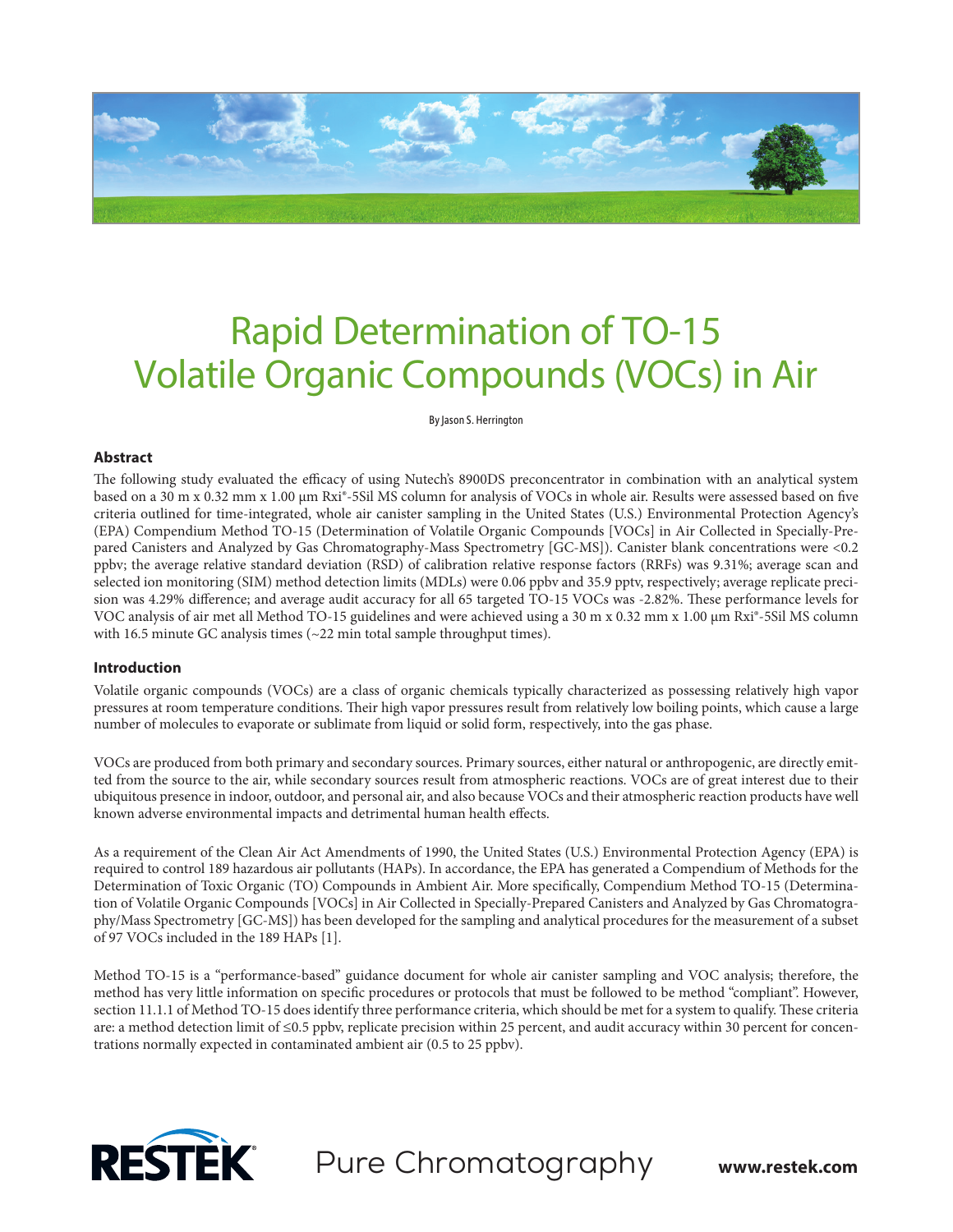However, there are two additional criteria laboratories should be cognizant of that are not clearly outlined in Section 11.1.1 of Method TO-15. Section 8.4.1 (Canister Cleaning and Certification) of Method TO-15 stipulates that any canister that has not tested clean (compared to direct analysis of humidified zero air of less than 0.2 ppbv of targeted VOCs) should not be used. In addition, section 10.5.5 (Technical Acceptance Criteria for the Initial Calibration) of Method TO-15 states that for the initial calibration the calculated percent relative standard deviation (%RSD) for the relative response factor (RRF) for each compound in the calibration table must be less than 30% with at most two exceptions up to a limit of 40%.

The following investigation was conducted to evaluate the efficacy of pairing Restek® products with a Nutech 8900DS preconcentrator to meet the five aforementioned criteria of U.S. EPA Compendium Method TO-15. Although 60 m GC columns are typically used for TO-15 VOC analysis, a 30 m column was used here to determine if method criteria could be met with faster analysis times.

## **Experimental**

### *Analytical System*

For all of the experiments, the following analytical system was utilized: a Nutech 8900DS preconcentrator paired with an Agilent 6890 gas chromatograph (GC) coupled with an Agilent 5973 mass selective (MS) detector. The preconcentrator and GC-MS parameters may be found in Tables I and II, respectively.

The Nutech 8900DS preconcentrator utilizes three cryogenically cooled traps to concentrate/focus target analytes (often referred to as "micro-scale purge-and-trap") for delivery to the GC-MS system. In order of sample flow: Trap 1 consists of glass beads used to remove water vapor, nitrogen, oxygen, and carbon dioxide (CO2) from the sample stream; Trap 2 consists of Tenax® material used to focus the VOCs and remove any residual water vapor and CO<sub>2</sub>; and Trap 3 is a proprietary trap used for final analyte focusing and transfer of analytes to the GC column.

All samples were analyzed by preconcentrating 400 mL of sample with the addition of 100 mL of the TO-14A internal standard/ tuning mix (cat.# 34408) (bromochloromethane, 1,4-difluorobenzene, chlorobenzene-d5, and 4-bromofluorobenzene) prepared at 20 ppbv concentrations.

### *Canister Cleaning/Blanks*

Six SilcoCan® air sampling canisters (cat.# 24142-650) with Parker diaphragm valves and gauges were cleaned with a TO-Clean canister cleaning system (cat.# 22916). The canisters were cleaned per the recommended procedures outlined in section 8.4.1 of Method TO-15. Briefly, at 100 °C all canisters were evacuated down to 500 mTorr and held under vacuum for 60 minutes; the canisters were then filled with humidified (50% relative humidity [RH]) nitrogen to 30 psig. All RH values throughout this application note were verified by an EXTECH hygro-thermometer/datalogger (Model SDL500). This cycle was completed two additional times for a total of three cycles (Table III). All vacuums/pressures were controlled by the TO-Clean canister cleaning system's internal gauge; however, vacuums/pressures were periodically verified using an Ashcroft® digital test gauge (cat.# 24268).

Blank canisters were generated by pressurizing clean canisters with humidified (50% RH) nitrogen to 30 psig, storing them for 3 days at room temperature (this was done to simulate any sample handling/shipping times), and then analyzing them with a selected ion monitoring (SIM) method (this was done as to achieve better sensitivity compared to the scan method) for cleanliness. Nitrogen was humidified by sparging the nitrogen through a humidification chamber (cat.# 24282) filled with deionized (DI) water.

## *Calibration Curve*

A five-point calibration curve was generated by analyzing a series of volumes of a 10.0 ppbv primary standard (Table IV). The default preconcentration volume was 400 mL. The 10.0 ppbv primary standard was generated by injecting 180 mL of TO-15 65 component mix (cat.# 34436) into an evacuated 6-liter SilcoCan® air sampling canister (cat.# 24142-650) and pressurizing the canister to 30 psig with 50% RH nitrogen. The standard was allowed to age for at least 24 hours, but was no older than 30 days at the time of use.

## *Method Detection Limits*

Method detection limits (MDLs) were determined as prescribed in the Code of Federal Regulations (40 CFR 136 Appendix B). Specifically, MDLs were determined from seven replicate measurements of a low-level standard containing each compound of interest at concentrations near (within a factor of five) the expected detection limits. MDLs were calculated as the standard deviation of the seven replicate measurements multiplied by 3.14 (i.e., the Student's t value for 99 percent confidence for seven values). MDLs were determined for the analytical system both in full scan and by selected ion monitoring (SIM) by the use of 0.20 ppbv and 75.0 pptv standards, respectively.

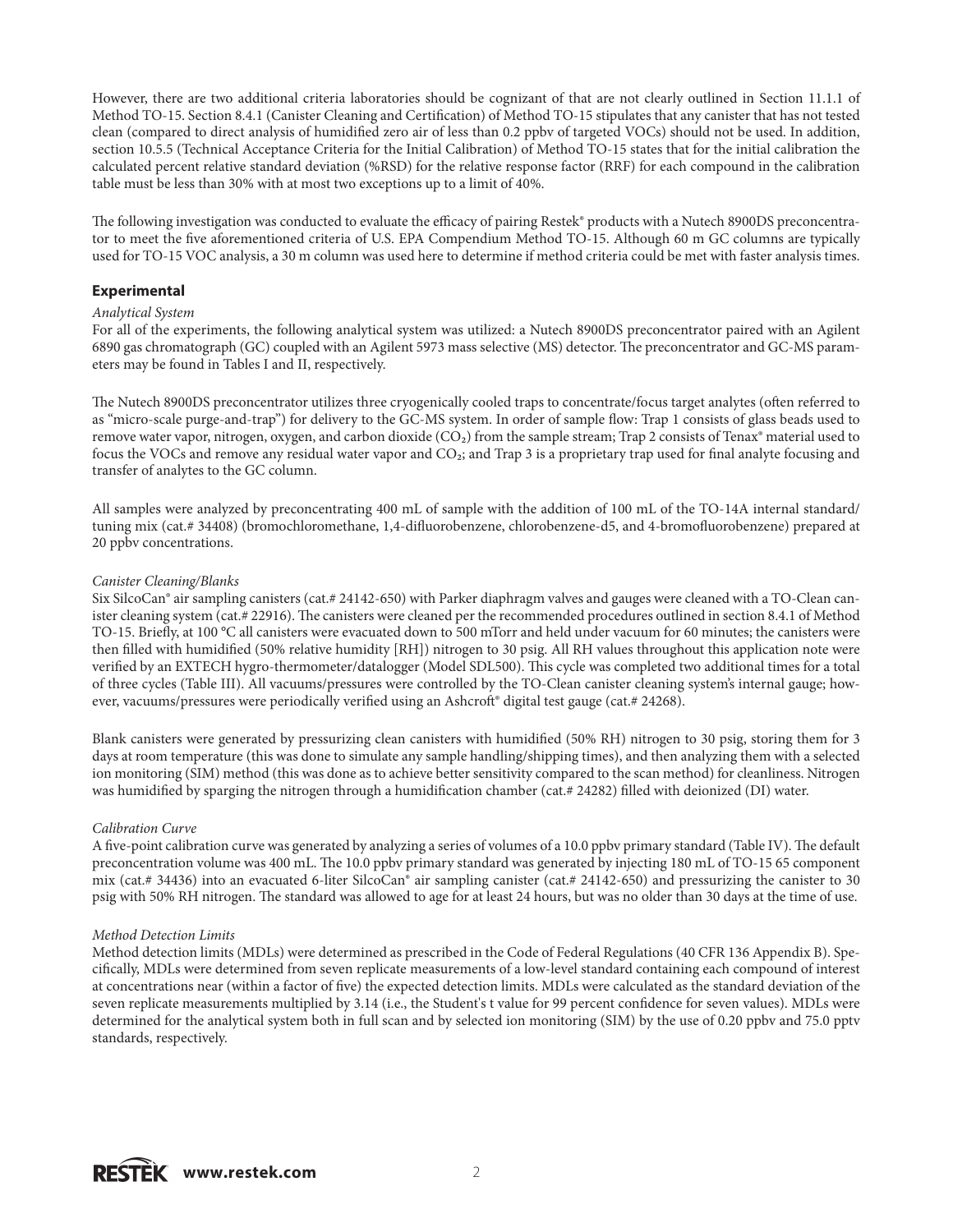| <b>Trap 1 Settings</b>    |                  | <b>Internal Standard</b>        |            |
|---------------------------|------------------|---------------------------------|------------|
| Cooling Temp.             | $-155$ °C        | <b>Purge Flow</b>               | 100 mL/min |
| Preheat Temp.             | $5^{\circ}$ C    | <b>Purge Time</b>               | 6 sec      |
| <b>Preheat Time</b>       | 0 sec            | Volume                          | 100 mL     |
| Timeout                   | $10 \text{ min}$ | <b>ISTD Flow</b>                | 100 mL/min |
| Desorb Temp.              | 20 °C            |                                 |            |
| <b>Desorb Flow</b>        | 5 mL/min         | <b>Sample</b>                   |            |
| Desorb Time               | 360 sec          | <b>Purge Flow</b>               | 100 mL/min |
| Bakeout Temp.             | 200 °C           | <b>Purge Time</b>               | 6 sec      |
| <b>Flush Flow</b>         | 120 mL/min       | Sample Flow                     | 100 mL/min |
| <b>Flush Time</b>         | 60 sec           |                                 |            |
| <b>Sweep Flow</b>         | 120 mL/min       | <b>GC Control</b>               |            |
| <b>Sweep Time</b>         | 60 sec           | <b>Remote Start</b>             | Yes        |
| Temp. Target Range        | $2^{\circ}C$     | <b>GC Run Time</b>              | 3 min      |
| <b>Stable Time</b>        | 60 sec           | <b>Flush Sample Line</b>        | No         |
| Cooling W/He              | No               | <b>GC Ready Required</b>        | Yes        |
|                           |                  | <b>GC Ready Timeout</b>         | 1 min      |
| <b>Trap 2 Settings</b>    |                  |                                 |            |
| Cooling Temp.             | $-35$ °C         | <b>Idle State Configuration</b> |            |
| Desorb Temp.              | 190 °C           | Cryotrap1                       | 150 °C     |
| <b>Desorb Time</b>        | 30 sec           | <b>Transfer Line</b>            | 125 °C     |
| Timeout                   | $10 \text{ min}$ | Valve Oven                      | 125 °C     |
| Bakeout Temp.             | 200 °C           | Cryotrap2                       | 150 °C     |
| <b>Bakeout Time</b>       | 10 sec           | <b>Sampler Line</b>             | 125 °C     |
| Temp. Target Range        | $2^{\circ}C$     | Sampler Oven                    | 125 °C     |
| <b>Stable Time</b>        | 10 sec           | Auxiliary                       | 125 °C     |
| Cooling W/He              | No               |                                 |            |
| <b>Cryofocus Settings</b> |                  |                                 |            |
| Cooling Temp.             | $-160$ °C        |                                 |            |
| Inject1 Time              | $140$ sec        |                                 |            |
| Timeout                   | $10 \text{ min}$ |                                 |            |
| Temp. Target Range        | $3^{\circ}$ C    |                                 |            |
| <b>Stable Time</b>        | 10 sec           |                                 |            |

## Table I: Nutech 8900DS preconcentrator settings. Default preconcentration volume = 400 mL.

## **Table II:** Agilent 6890/5973 GC-MS parameters.

| Column                 | Rxi®-5Sil MS, 30 m, 0.32 mm ID, 1.00 µm (cat.# 13654)           |
|------------------------|-----------------------------------------------------------------|
| Oven                   | 32 °C (hold 1 min) to 150 °C at 9 °C/min to 230 °C at 33 °C/min |
| <b>Carrier Gas</b>     | He, constant flow                                               |
| <b>Flow Rate</b>       | $1.5$ mL/min                                                    |
| <b>MS Parameters</b>   |                                                                 |
| Transfer Line Temp.    | 230 $°C$                                                        |
| Source Temp.           | 230 °C                                                          |
| Quad Temp.             | 150 °C                                                          |
| <b>Electron Energy</b> | 69.9 eV                                                         |
| Solvent Delay Time     | $1.00$ min                                                      |
| <b>Tune Type</b>       | <b>BFB</b>                                                      |
| <b>Ionization Mode</b> | EI                                                              |
| Scan Range             | $35 - 250$ amu                                                  |
| Scan Rate              | 3.32 scans/sec                                                  |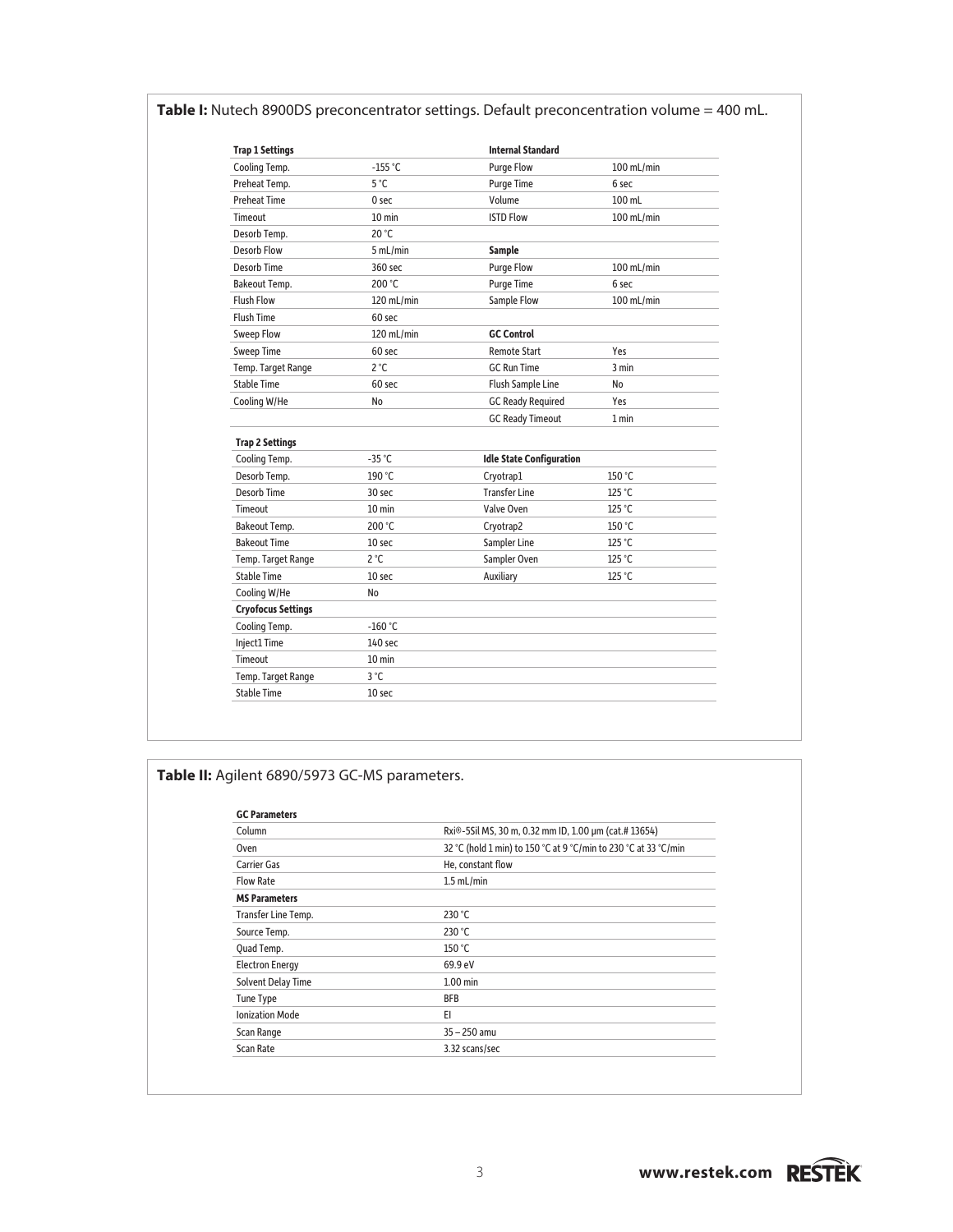**Table III:** Canister cleaning procedures conducted at 100 °C with humidified nitrogen (50% RH).

| Cycle | <b>Evacuation Vacuum (mTorr)</b> | <b>Pressurization Pressure (psig)</b> |
|-------|----------------------------------|---------------------------------------|
|       | 500 (Hold for 60 min)            | 30                                    |
|       | 500 (Hold for 60 min)            | 30                                    |
|       | 500 (Hold for 60 min)            | 30                                    |
| Final | 50                               | 30 (Only for blanks)                  |

## **Table IV: Calibration curve.**

| Standard (ppbv) | <b>Injection Volume (mL)</b> | <b>Calibration Concentration (ppbv)</b> |
|-----------------|------------------------------|-----------------------------------------|
| 10.0            | 400                          | 10.0                                    |
| 10.0            | 300                          | 7.50                                    |
| 10.0            | 200                          | 5.00                                    |
| 10.0            | 100                          | 2.50                                    |
| 10.0            | 40                           | 1.00                                    |

## *Precision*

Replicate precision was determined from two canisters filled with a standard (5.00 ppbv and 50% RH) containing each compound of interest at concentrations near expected field sample concentrations. Precision for each analyte was calculated as the absolute value of the difference between the analyses of canisters divided by their average value and expressed as a percentage as follows:

> *Percent Difference* (%) =  $|x_1 - x_2| / \mu \ge 100$  $x_1$  = First measurement value  $x_2$  = Second measurement value  $\mu$  = Average of the two values

In addition, analytical precision determinations were made from seven replicate measurements of a standard (5.00 ppbv and 50% RH) containing each compound of interest at concentrations near expected field sample concentrations. Precision for each analyte was calculated as the standard deviation of the seven replicate measurements divided by the average value of the seven replicate measurements and expressed as a percentage as follows:

> *Relative Standard Deviation (RSD [%])* = σ/μ x 100  $σ$  = The standard deviation of an array  $\mu$  = The average of an array

## *Audit Accuracy*

Audit accuracy for each compound was determined from the analysis of an audit standard prepared at 10.0 ppbv and 50% RH. Audit accuracy was calculated as the difference between the nominal concentration of the audit standard and the measured value divided by the nominal concentration of the audit standard, expressed as a percentage as follows:

*Analytical Accuracy (%) = (Audit Value -Measured Value)/Audit Value x 100*

## **Results and Discussion**

The majority of laboratories performing Method TO-15 for VOC analysis of air samples use 60 m gas chromatography columns to separate the standard suite of 65 target analytes. More specifically, most laboratories are using a 60 m x 0.32 mm x 1.00 µm column and GC analysis times are on the order of 25 to 30 minutes. Total GC cycle times (i.e., including GC cool down) using a 60 m column are generally 30 to 35 minutes. While 60 m columns have been used historically, the long total cycle times are a significant disadvantage. The shorter analysis times and good peak resolution obtained using a 30 meter column are beneficial to labs interested in increasing sample throughput and overall productivity.

As shown in Figure 1, the 30 m x 0.32 mm x 1.00 µm Rxi®-5Sil MS column (cat.# 13654) was more than adequate to separate the standard suite of 65 TO-15 VOCs. GC analysis times were just 16.5 minutes, approximately half the time of a typical analysis on a 60 m column. Some coelutions were observed, but these compounds coeluted identically on a 60 m column; further, since the compounds that coeluted are non-isobaric they can easily be distinguished with MS detection. In addition, much narrower peak widths and increased peaks heights were obtained, resulting in increased analytical sensitivity. With the use of Nutech's 8900DS preconcentrator, total sample throughput time (i.e., including total GC cycle time [16.5 minute GC analysis + ~5 minute GC cool down] and sample preconcentration time  $[\sim]15$  minute for 400 mL]) was only  $\sim$ 22 minutes. Total sample throughput time was

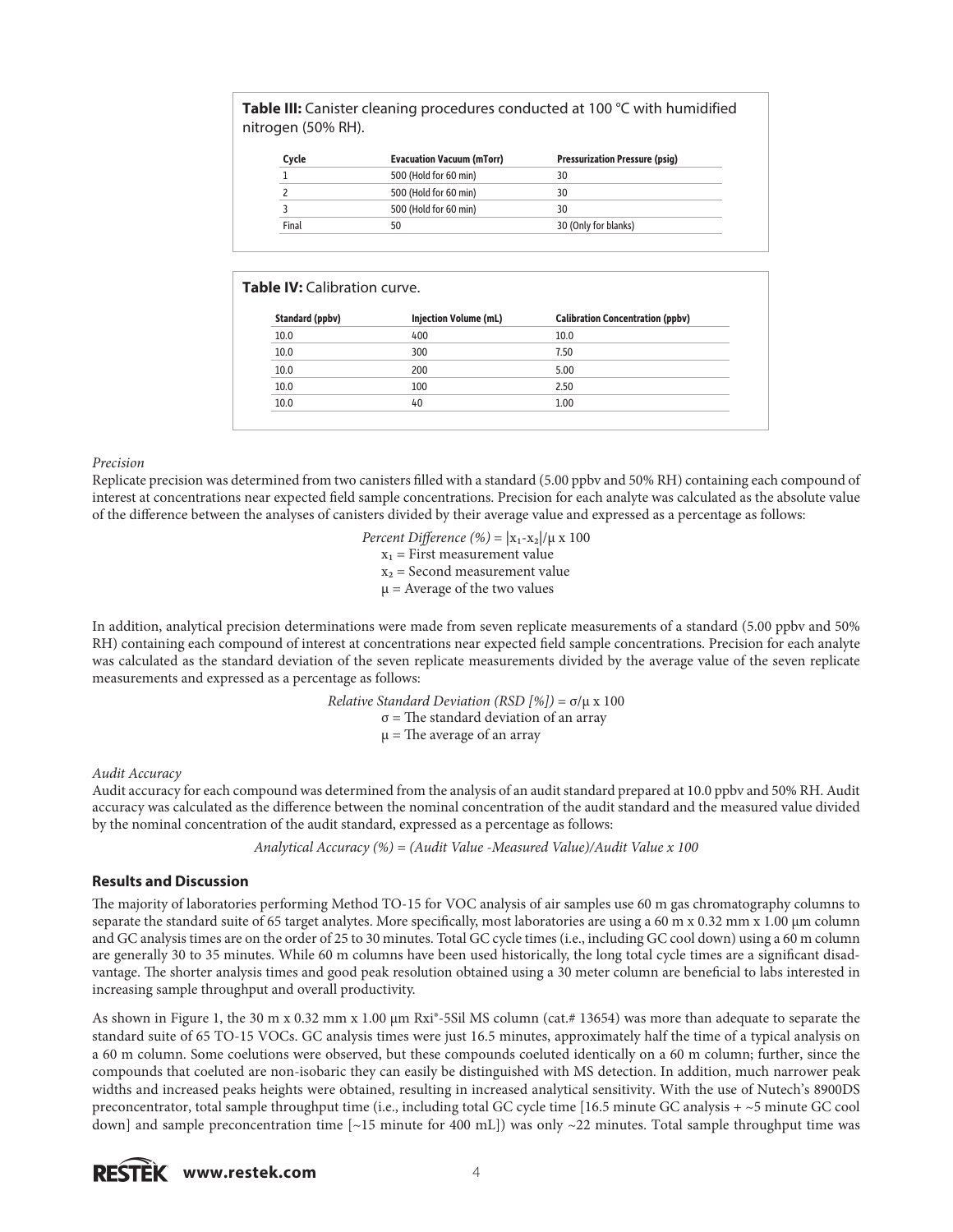

**Column:** Rxi®-5Sil MS, 30 m, 0.32 mm ID, 1.00 µm (cat.# 13654), **Sample:** TO-15 65 component mix (cat.# 34436), TO-14A internal standard/tuning mix (cat.# 34408), Diluent: Nitrogen,<br>Conc.: 10.0 ppbv 400 mL injection, **Inj** Linear Velocity: 44 cm/sec @ 32 °C, **Detector:** MS, Mode: Scan, Scan Program: **Group 1, Start Time(min) 0, Scan Range (amu)** 35-250, **Scan Rate (scans/sec)** 3.32, Transfer Line Temp.: 230 °C, Detector: MS, Mode: Scan, Prop Flush flow: 120 mL/min, Flush time: 60 sec, Sweep flow: 120 mL/min, Sweep time: 60 sec, **Trap 2 Settings**: Type/Sorbent: Tenax®, Cooling temp: -35 °C, Desorb temp: 190 °C, Desorb time: 30 sec,<br>Bakeout temp: 200 °C, Bakeout **Standard:** Size: 200 mL, Purge flow: 100 mL/min, Purge time: 6 sec, Sample flow: 100 mL/min, **Instrument**: HP6890 GC & 5973 MSD, **Acknowledgement**: Nutech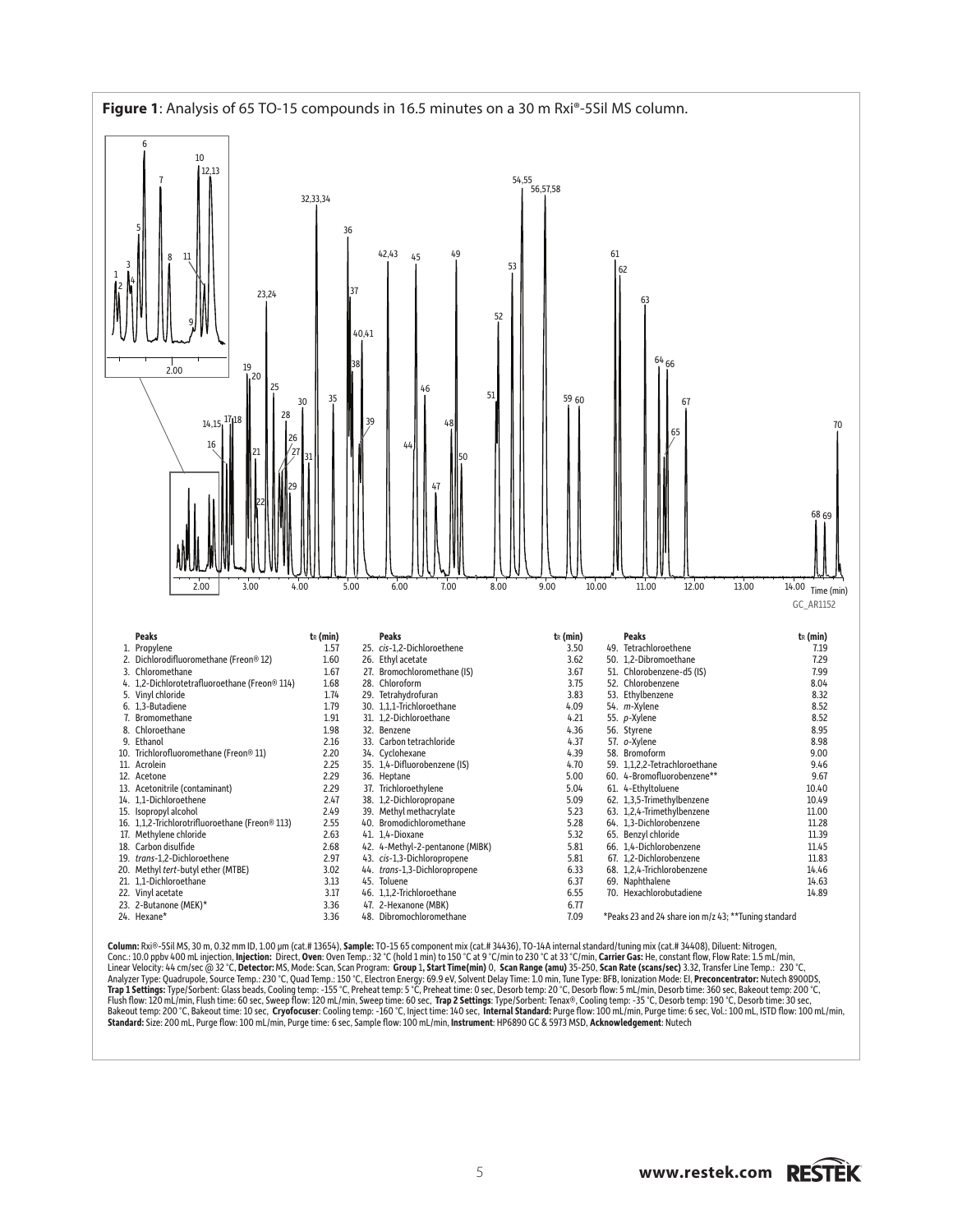**Table V:** Results from blank, calibration, MDL, precision, and accuracy experiments demonstrate Method TO-15 criteria were met by the analytical system.

| Analyte                                      | <b>Average Blank</b><br>Concentration<br>$(pptv)^1$ | <b>Calibration</b><br>$(^{\circ}\!\%RSD)^2$ | <b>Scan MDL</b><br>$(ppbv)^3$ | <b>SIM MDL</b><br>(pptv) <sup>4</sup> | Replicate<br><b>Precision</b><br>(%Difference) <sup>5</sup> | <b>Precision</b><br>(%RSD) <sup>6</sup> | <b>Audit Accuracy</b><br>$(%)^7$ |
|----------------------------------------------|-----------------------------------------------------|---------------------------------------------|-------------------------------|---------------------------------------|-------------------------------------------------------------|-----------------------------------------|----------------------------------|
| Propylene                                    | BDL                                                 | 8.51                                        | 0.10                          | 66.9                                  | 1.69                                                        | 9.08                                    | 12.8                             |
| Dichlorodifluoromethane (Freon 12)           | BDL                                                 | 6.22                                        | 0.05                          | 33.4                                  | 1.79                                                        | 7.82                                    | 1.74                             |
| Chloromethane                                | BDL                                                 | 7.63                                        | 0.02                          | 38.8                                  | 0.89                                                        | 6.59                                    | 1.29                             |
| 1,2-Dichlorotetrafluoroethane (Freon 114)    | BDL                                                 | 18.9                                        | 0.08                          | 65.3                                  | 3.33                                                        | 7.71                                    | $-1.99$                          |
| Vinyl chloride                               | <b>BDL</b>                                          | 5.60                                        | 0.05                          | 37.6                                  | 0.15                                                        | 7.12                                    | $-7.24$                          |
| 1,3-Butadiene                                | <b>ND</b>                                           | 6.44                                        | 0.15                          | 34.0                                  | 3.25                                                        | 5.12                                    | $-5.06$                          |
| <b>Bromomethane</b>                          | <b>ND</b>                                           | 6.86                                        | 0.05                          | 26.4                                  | 3.63                                                        | 5.84                                    | $-4.86$                          |
| Chloroethane                                 | <b>ND</b>                                           | 10.5                                        | 0.06                          | 78.0                                  | 3.30                                                        | 6.07                                    | $-5.34$                          |
| Ethanol                                      | 160                                                 | 21.4                                        | 0.19                          | 94.6                                  | 6.34                                                        | 9.01                                    | $-4.06$                          |
| Trichlorofluoromethane (Freon 11)            | <b>BDL</b>                                          | 17.2                                        | 0.08                          | 21.9                                  | 5.25                                                        | 10.8                                    | $-0.63$                          |
| Acrolein                                     | BDL                                                 | 9.96                                        | 0.09                          | 31.0                                  | 1.04                                                        | 6.70                                    | $-10.7$                          |
| Acetone                                      | BDL                                                 | 10.8                                        | 0.14                          | 45.1                                  | 6.60                                                        | 5.55                                    | 1.20                             |
| Isopropyl alcohol                            | BDL                                                 | 13.2                                        | 0.05                          | 50.9                                  | 8.50                                                        | 10.2                                    | 5.79                             |
| 1,1-Dichloroethene                           | <b>ND</b>                                           | 14.5                                        | 0.03                          | 23.4                                  | 3.53                                                        | 6.07                                    | $-1.54$                          |
| 1,1,2-Trichlorotrifluoroethane (Freon 113)   | <b>BDL</b>                                          | 25.0                                        | 0.09                          | 23.5                                  | 4.45                                                        | 5.84                                    | 7.99                             |
| Methylene chloride                           | BDL                                                 | 12.7                                        | 0.05                          | 56.3                                  | 4.75                                                        | 5.68                                    | 2.11                             |
|                                              |                                                     |                                             |                               | 38.0                                  | 5.14                                                        | 7.61                                    |                                  |
| Carbon disulfide<br>trans-1.2-Dichloroethene | BDL                                                 | 7.12<br>8.14                                | 0.03                          | 39.9                                  | 4.89                                                        | 6.46                                    | $-1.89$                          |
|                                              | <b>ND</b>                                           |                                             | 0.05                          |                                       |                                                             |                                         | 0.37                             |
| Methyl tert-butyl ether (MTBE)               | <b>ND</b>                                           | 5.17                                        | 0.03                          | 42.8                                  | 3.41                                                        | 6.53                                    | $-2.74$                          |
| 1.1-Dichloroethane                           | <b>ND</b>                                           | 18.4                                        | 0.03                          | 25.2                                  | 4.23                                                        | 6.36                                    | $-5.87$                          |
| Vinyl acetate                                | <b>ND</b>                                           | 2.94                                        | 0.05                          | 33.0                                  | 1.22                                                        | 7.06                                    | 1.94                             |
| 2-Butanone (MEK)                             | <b>ND</b>                                           | 7.47                                        | 0.06                          | 39.9                                  | 6.07                                                        | 7.34                                    | 0.89                             |
| Hexane                                       | BDL                                                 | 11.8                                        | 0.02                          | 37.8                                  | 0.27                                                        | 6.91                                    | $-6.81$                          |
| cis-1,2-Dichloroethene                       | <b>ND</b>                                           | 4.88                                        | 0.02                          | 21.7                                  | 3.22                                                        | 5.67                                    | $-0.80$                          |
| Ethyl acetate                                | ND                                                  | 3.28                                        | 0.08                          | 99.4                                  | 2.93                                                        | 13.6                                    | $-4.63$                          |
| Chloroform                                   | <b>ND</b>                                           | 11.6                                        | 0.02                          | 11.9                                  | 4.47                                                        | 6.64                                    | $-1.51$                          |
| Tetrahydrofuran                              | <b>ND</b>                                           | 7.97                                        | 0.08                          | 41.6                                  | 0.12                                                        | 9.72                                    | 6.01                             |
| 1,1,1-Trichloroethane                        | BDL                                                 | 22.6                                        | 0.04                          | 15.4                                  | 3.28                                                        | 6.22                                    | $-4.70$                          |
| 1,2-Dichloroethane                           | <b>ND</b>                                           | 5.67                                        | 0.04                          | 15.7                                  | 3.67                                                        | 5.34                                    | 2.94                             |
| Benzene                                      | <b>BDL</b>                                          | 8.92                                        | 0.02                          | 61.2                                  | 9.55                                                        | 6.60                                    | $-1.17$                          |
| Carbon tetrachloride                         | BDL                                                 | 27.5                                        | 0.04                          | 38.8                                  | 4.85                                                        | 6.04                                    | 2.33                             |
| Cyclohexane                                  | <b>ND</b>                                           | 29.8                                        | 0.05                          | 40.7                                  | 4.00                                                        | 5.61                                    | $-0.16$                          |
| Heptane                                      | ND                                                  | 3.71                                        | 0.04                          | 28.0                                  | 13.55                                                       | 5.41                                    | $-2.46$                          |
| Trichloroethylene                            | BDL                                                 | 3.85                                        | 0.03                          | 18.4                                  | 0.96                                                        | 5.95                                    | $-0.09$                          |
| 1,2-Dichloropropane                          | <b>ND</b>                                           | 3.72                                        | 0.03                          | 24.6                                  | 1.36                                                        | 6.48                                    | 0.47                             |
| Methyl methacrylate                          | <b>ND</b>                                           | 18.6                                        | 0.14                          | 20.7                                  | 3.53                                                        | 7.75                                    | $-1.63$                          |
| 1,4-Dioxane                                  | ND                                                  | 11.5                                        | 0.08                          | 19.6                                  | 0.13                                                        | 7.10                                    | 0.90                             |
| Bromodichloromethane                         | <b>ND</b>                                           | 4.53                                        | 0.04                          | 22.6                                  | 2.04                                                        | 7.08                                    | 2.71                             |
| 4-Methyl-2-pentanone (MIBK)                  | ND                                                  | 2.46                                        | 0.08                          | 24.3                                  | 6.87                                                        | 6.24                                    | 1.90                             |
| cis-1,3-Dichloropropene                      | BDL                                                 | 4.05                                        | 0.04                          | 8.30                                  | 0.80                                                        | 7.59                                    | $-0.86$                          |
| trans-1,3-Dichloropropene                    | ND                                                  | 2.44                                        | 0.05                          | 20.4                                  | 8.30                                                        | 5.86                                    | 0.79                             |
| Toluene                                      | BDL                                                 | 4.98                                        | 0.03                          | 17.0                                  | 6.70                                                        | 5.67                                    | $-3.04$                          |
| 1,1,2-Trichloroethane                        | BDL                                                 | 4.30                                        | 0.05                          | 14.3                                  | 0.58                                                        | 5.73                                    | $-1.64$                          |
| 2-Hexanone (MBK)                             | ND                                                  | 10.2                                        | 0.11                          | 94.5                                  | 4.82                                                        | 8.15                                    | 2.91                             |
| Dibromochloromethane                         | BDL                                                 | 3.27                                        | 0.03                          | 33.3                                  | 3.68                                                        | 6.02                                    | 1.46                             |
| Tetrachloroethene                            | BDL                                                 | 2.70                                        | 0.00                          | 18.7                                  | 0.88                                                        | 5.98                                    | 4.21                             |
| 1,2-Dibromoethane                            | BDL                                                 | 2.28                                        | 0.04                          | 17.6                                  | 7.85                                                        | 6.63                                    | 1.77                             |
| Chlorobenzene                                | ND                                                  | 8.27                                        | 0.05                          | 17.4                                  | 2.93                                                        | 4.91                                    | $-3.37$                          |
| Ethylbenzene                                 | <b>BDL</b>                                          | 20.3                                        | 0.03                          | 34.3                                  | 4.01                                                        | 6.10                                    | $-12.3$                          |
| m-Xylene                                     | BDL                                                 | 6.00                                        | 0.04                          | 12.1                                  | 5.51                                                        | 6.70                                    | $-14.3$                          |
|                                              |                                                     |                                             |                               |                                       |                                                             |                                         |                                  |
| p-Xylene                                     | BDL                                                 | 5.91                                        | 0.04                          | 13.1                                  | 5.51                                                        | 6.70                                    | $-14.3$                          |
| Styrene                                      | ND                                                  | 1.60                                        | 0.05                          | 29.2                                  | 3.34                                                        | 6.89                                    | $-17.7$                          |
| o-Xylene                                     | <b>ND</b>                                           | 6.38                                        | 0.02                          | 24.7                                  | 3.76                                                        | 7.50                                    | $-13.9$                          |
| Bromoform                                    | BDL                                                 | 3.09                                        | 0.05                          | 12.1                                  | 5.88                                                        | 6.34                                    | $-13.0$                          |
| 1,1,2,2-Tetrachloroethane                    | BDL                                                 | 5.87                                        | 0.06                          | 20.4                                  | 8.30                                                        | 7.99                                    | $-9.79$                          |

*(Continued on page 7.)*

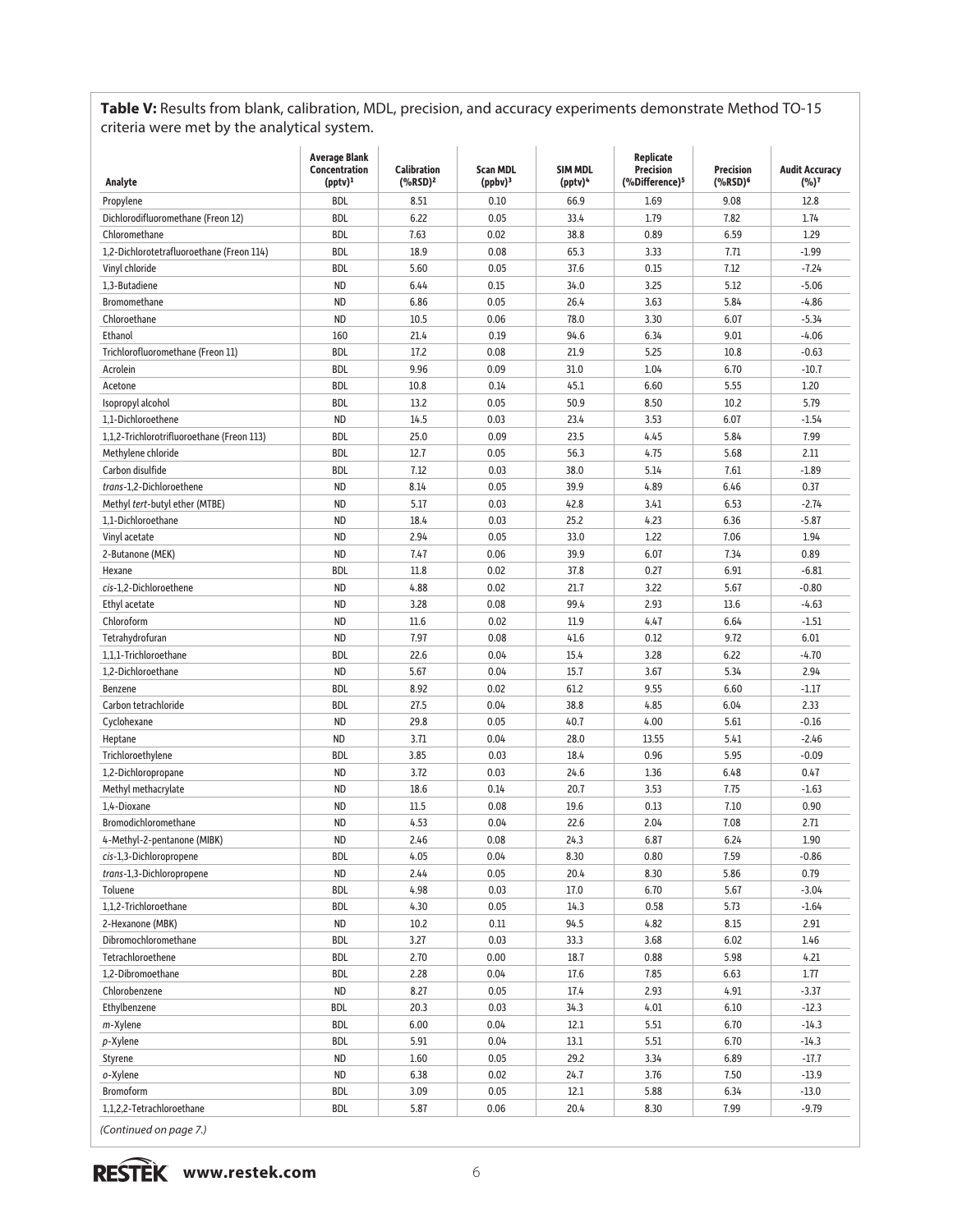#### *(Continued from page 6.)*

**Table V:** Results from blank, calibration, MDL, precision, and accuracy experiments demonstrate Method TO-15 criteria were met by the analytical system.

| Analyte                | <b>Average Blank</b><br>Concentration<br>$(pptv)^1$ | <b>Calibration</b><br>(%RSD) <sup>2</sup> | <b>Scan MDL</b><br>$(ppbv)^3$ | SIM MDL<br>(pptv) <sup>4</sup> | Replicate<br><b>Precision</b><br>(%Difference) <sup>5</sup> | <b>Precision</b><br>(%RSD) <sup>6</sup> | <b>Audit Accuracy</b><br>$(%)^7$ |
|------------------------|-----------------------------------------------------|-------------------------------------------|-------------------------------|--------------------------------|-------------------------------------------------------------|-----------------------------------------|----------------------------------|
| 4-Ethyltoluene         | ND.                                                 | 3.01                                      | 0.05                          | 59.1                           | 7.03                                                        | 7.63                                    | $-16.8$                          |
| 1,3,5-Trimethylbenzene | <b>BDL</b>                                          | 4.13                                      | 0.05                          | 49.5                           | 5.98                                                        | 6.43                                    | $-17.1$                          |
| 1,2,4-Trimethylbenzene | <b>ND</b>                                           | 1.86                                      | 0.07                          | 68.2                           | 5.09                                                        | 4.92                                    | $-14.1$                          |
| 1.3-Dichlorobenzene    | <b>ND</b>                                           | 5.18                                      | 0.07                          | 33.7                           | 5.75                                                        | 7.07                                    | $-11.8$                          |
| Benzyl chloride        | <b>ND</b>                                           | 23.2                                      | 0.05                          | 44.2                           | 4.58                                                        | 7.42                                    | $-13.5$                          |
| 1.4-Dichlorobenzene    | <b>BDL</b>                                          | 3.04                                      | 0.06                          | 36.8                           | 7.78                                                        | 6.66                                    | $-11.8$                          |
| 1.2-Dichlorobenzene    | <b>BDL</b>                                          | 6.26                                      | 0.07                          | 36.4                           | 6.92                                                        | 7.72                                    | $-11.9$                          |
| 1,2,4-Trichlorobenzene | <b>ND</b>                                           | 15.9                                      | 0.24                          | 39.0                           | 7.39                                                        | 6.42                                    | 11.0                             |
| Naphthalene            | <b>ND</b>                                           | 17.7                                      | 0.15                          | 70.3                           | 3.37                                                        | 6.82                                    | 15.1                             |
| Hexachlorobutadiene    | <b>ND</b>                                           | 6.58                                      | 0.17                          | 20.7                           | 6.32                                                        | 3.18                                    | 3.03                             |

1 Determined by SIM analysis of six SilcoCan® air sampling canisters (cat.# 24142-650) filled with (50% RH) nitrogen to 30 psig and stored for 3 days.

2 RRF from five-point calibration curve in scan mode.

3 Calculated as the standard deviation of seven replicate analyses of a 0.20 ppbv standard and the Student's t test value for 99% confidence.

4 Calculated as the standard deviation of seven replicate analyses of a 75.0 pptv standard and the Student's t test value for 99% confidence.

5 Calculated as the absolute value of the difference between analyses of two canisters divided by their average value and expressed as a percentage.

6 The average %RSD obtained from seven replicate analyses in scan and seven replicate analyses in SIM.

7 Determined from a 10.0 ppbv audit standard.

BDL – Below detection limit

ND – Not detected

equivalent to total GC cycle time, due to the fact that while the GC analysis was being carried out on one sample, the next sample was preconcentrating. The use of a 30 m x 0.32 mm x 1.00  $\mu$ m Rxi®-5Sil MS column for Method TO-15 analysis increases sensitivity and decreases sample analysis times, thereby increasing sample throughput and reducing operating costs.

Results from blank, calibration, MDL, precision, and accuracy experiments are shown in Table V and discussed relative to specific method requirements below. Overall, excellent performance was obtained on the 30 m column in much shorter analysis times than are typically observed when using a 60 m column.

Canister cleaning/blank analyses demonstrate the TO-Clean canister cleaning system (cat.# 22916) generated blank canister concentrations that met the Method TO-15 requirement (i.e., blank concentrations of less than 0.2 ppbv) for all 65 target analytes. The combination of heat and water vapor automated cleaning process and the hydrophobic/inert Siltek® coating on the inside of the SilcoCan® canisters helped to ensure the clean blanks. With the exception of ethanol, which averaged 160 pptv, all 65 components were either not detected or were below detection limits. Good result were obtained even for active compounds (e.g., acrolein), polar compounds (e.g., isopropyl alcohol, methyl ethyl ketone), and heavier semivolatile compounds (e.g., *m*- and *p*-xylene).

Calibration data demonstrate that the Nutech 8900DS preconcentrator, 30 m Rxi®-5Sil MS column, and analytical system meet the Method TO-15 requirement (i.e., the %RSD for the RRF for each compound of interest was less than 30% with at most two exceptions up to a limit of 40%) for all 65 target analytes.

The %RSD for the average RRF was 9.31. These results also demonstrate that this system setup can provide linear concentrations of volumes spanning at least an order of magnitude (i.e., 40 to 400 mL).

Results from the method detection limits experiment show that the Method TO-15 MDL requirement (i.e., a method detection limit of ≤0.5 ppbv) was met for all 65 target analytes. The average scan and SIM MDLs were 0.06 ppbv and 35.9 pptv, respectively. It is important to note that the MDLs are strictly a statistical number (i.e., they do not always translate to real world concentrations with corresponding chromatographic peaks that are easily discernible from analytical noise); however, the system configuration used was able to adequately determine analytical peaks at 0.2 ppbv and 75.0 pptv for all 65 components in scan and SIM modes, respectively.